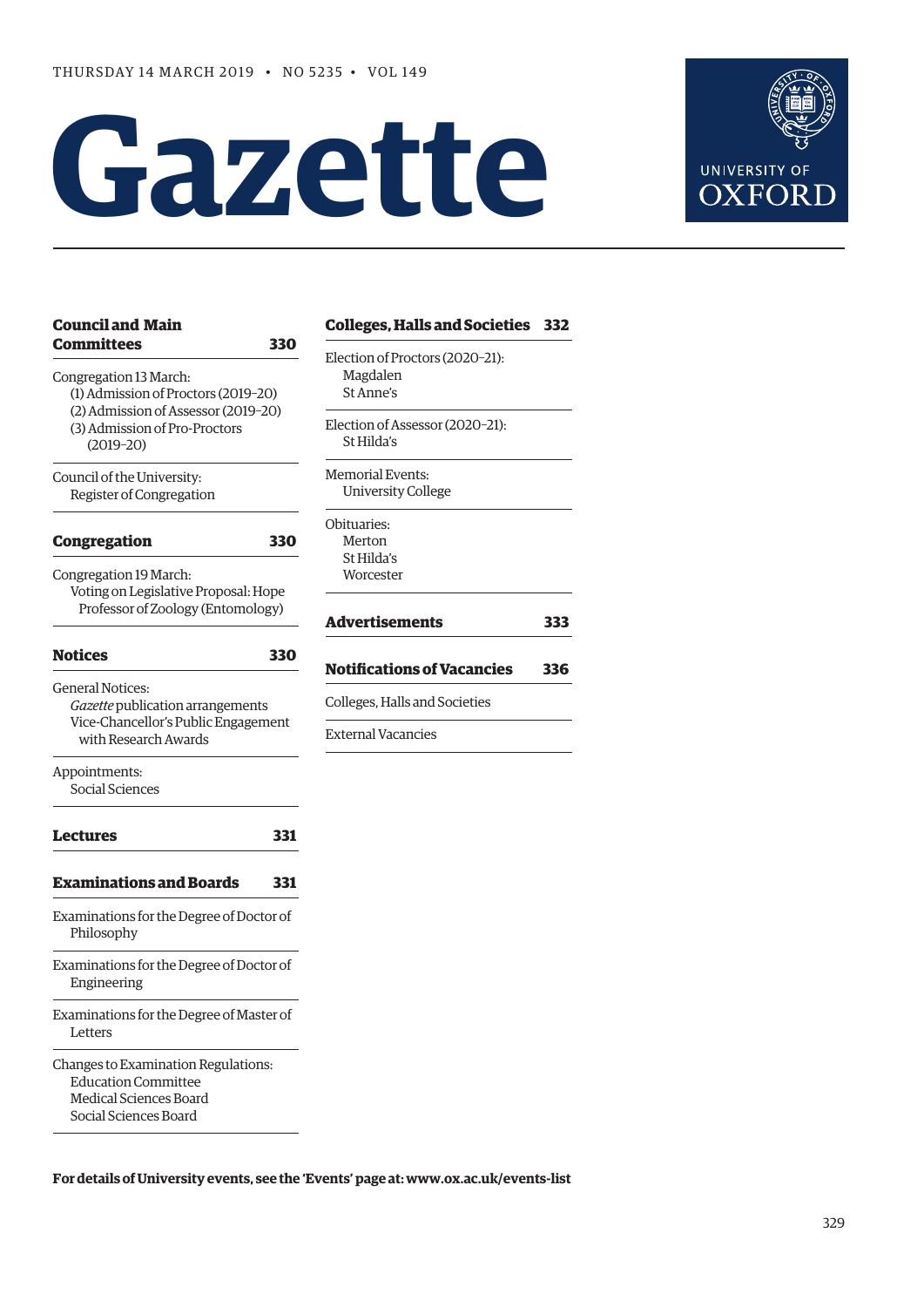## <span id="page-1-0"></span>Council and Main Committees

## Congregation Notices

#### **Congregation** 13 March

**Congregation** 19 March

#### **(1) Admission of Proctors (2019–20)**

Professor Martin C J Maiden, BSc R'dg, MA Oxf, PhD Camb, Fellow of Hertford, and Professor Sophie Marnette, Lic Brussels, MA Oxf, PhD California, Fellow of Balliol, were presented to the Vice-Chancellor and admitted to office, the former as Senior Proctor and the latter as Junior Proctor, for the ensuing year.

#### **(2) Admission of Assessor (2019–20)**

The Revd Professor William Whyte, MA MSt DPhil Oxf, Fellow of St John's, was presented to the Vice-Chancellor and admitted to office as Assessor for the ensuing year.

#### **(3) Admission of Pro-Proctors (2019–20)**

The Senior Proctor nominated Dr Jieun Kiaer, BA MA Seoul National, PhD Lond, Fellow of Hertford, and Dr Sam Henry, MSc Durh, DPhil Oxf, Hertford, to be his Deputies.

The Junior Proctor nominated The Revd Dr Elizabeth Macfarlane, MA DPhil Oxf, Fellow of St John's, and The Revd Canon Bruce Kinsey, BD MTh KCL, MA Camb, MA Oxf, Fellow of Balliol, to be her Deputies.

The Deputies were presented to the Vice-Chancellor and admitted to office.

#### **Council of the University**

#### **Register of Congregation**

The Vice-Chancellor reports that the following names have been added to the Register of Congregation:

Allen, W L, Magdalen Frampton, S C, Humanities Division

#### **Divisional and Faculty Boards**

For changes in regulations for examinations see ['Examinations and Boards'](#page-3-0) below.

The meeting of Congregation is cancelled. The sole business comprises questions to which no opposition has been notified and in respect of which no request for adjournment has been received, and the Vice-Chancellor will accordingly declare the legislative proposal carried without a meeting under the provisions of Sect 7 (1) of Statute VI.

#### **Voting on Legislative Proposal: Hope Professor of Zoology (Entomology)**

(For explanatory note and text of resolution see *Gazette* [No 5232, 21 February 2019,](https://gazette.web.ox.ac.uk/files/21february2019-no5232redactedpdf#page=3) p307.)

#### **Note on procedures in Congregation**

¶ Business in Congregation is conducted in accordance with Congregation Regulations [2 of 2002 \(www.admin.ox.ac.uk/statutes/](www.admin.ox.ac.uk/statute/regulations/529-122.shtml) regulations/529-122.shtml). A printout of these regulations, or of any statute or other regulations, is available from the Council Secretariat on request. A member of Congregation seeking advice on questions relating to its procedures, other than elections, should contact Dr N Berry at the University Offices, Wellington Square (telephone: (2)80199; email: [nigel.berry@](mailto:nigel.berry@admin.ox.ac.uk) [admin.ox.ac.uk\)](mailto:nigel.berry@admin.ox.ac.uk); questions relating to elections should be directed to the Elections Officer, Ms S L S Mulvihill (telephone: (2)80463; email: [elections.office@admin.](mailto:elections.office@admin.ox.ac.uk) [ox.ac.uk](mailto:elections.office@admin.ox.ac.uk)).

#### **General Notices**

#### *Gazette* **publication arrangements**

The final *Gazette* of Hilary term will be published on 21 March. Please note that this issue will be restricted to Council and Congregation business and changes to Examination Regulations only.

The first *Gazette* of Trinity term will be published on 25 April, and will include the Trinity term lecture supplement. NOTE: the deadline for this issue will be **noon on 10 April**, which is earlier than usual due to Easter.

#### **Vice-Chancellor's Public Engagement with Researach Awards**

#### CALL FOR ENTRIES

The 2019 Vice-Chancellor's Public Engagement with Research Awards recognise those who undertake high-quality engagement activities or have contributed to building capacity in this area. Up to 12 awards will be made across 3 categories: Projects, Building Capacity and Early Career Researcher.

Winning entries receive recognition for their achievements at the Awards Ceremony that will take place on 10 July. The winner of the VC's Choice Award will also be announced at the ceremony and receive a prize of £1,500.

Further details and entry forms are available at: [bit.ly/VCPER2019](http://bit.ly/VCPER2019) or www.ox.ac.uk/ [research/public-engagement/flagship](www.ox.ac.uk/research/public-engagement/flagship-events)events. Closing date: 5pm on 2 April.

#### **Appointments**

#### **Social Sciences**

Dr Benjamin Chrisinge, PhD Pennsylvania; Associate Professor of Evidence-Based Policy Evaluation, Department of Social Policy and Intervention, and Fellow of Green Templeton, from 1 January 2019

Dr Ciara Kennefick, MPhil DPhil Oxf; Associate Professor of Law, Faculty of Law, and Student of Christ Church, from 1 January 2019.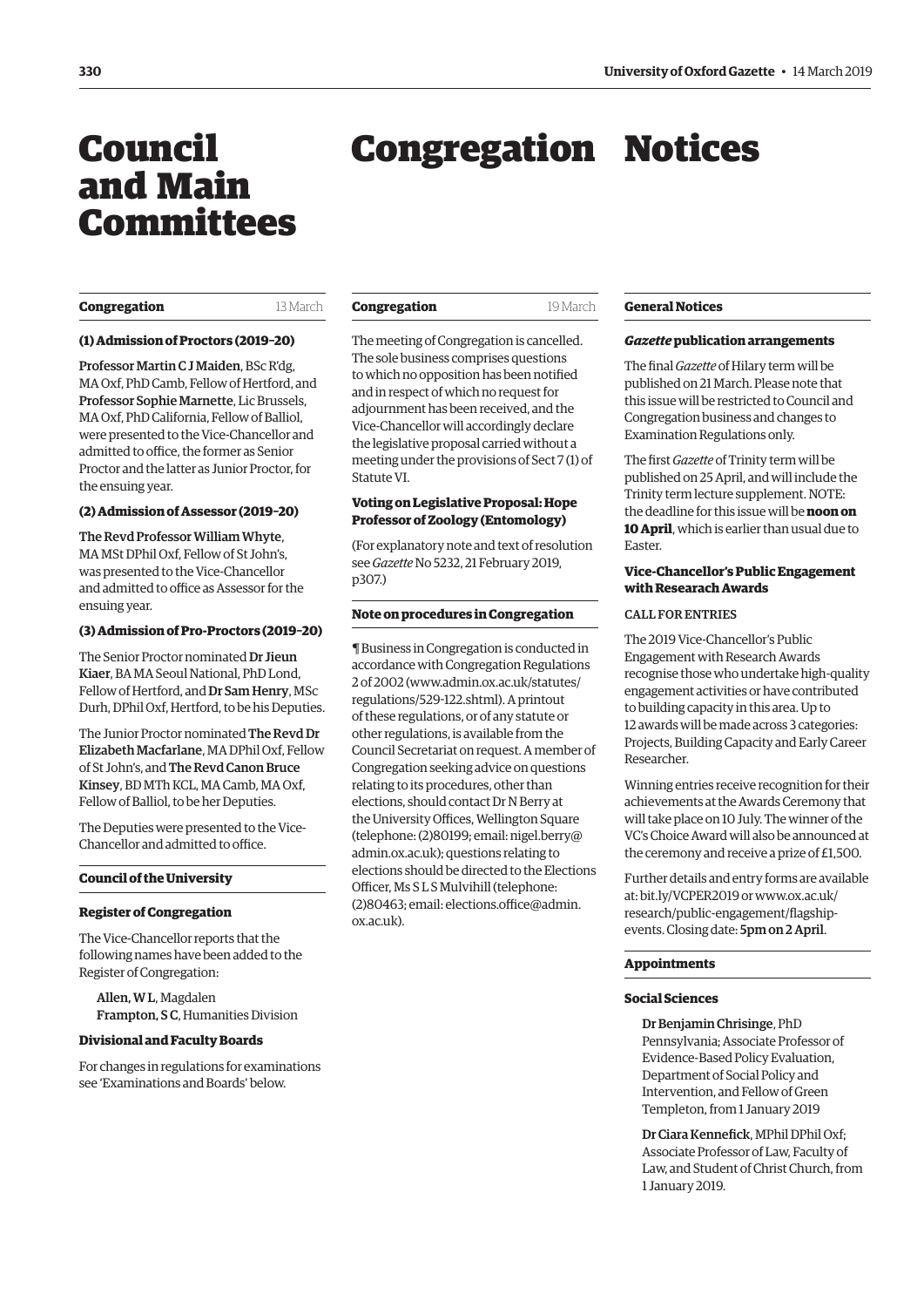## <span id="page-2-0"></span>Lectures

## Examinations and Boards

#### **Social Sciences**

#### **Saïd Business School**

The following events will take place at the Saïd Business School.

#### DISTINGUISHED SPEAKER SEMINAR AND INSPIRING WOMEN

Judith McKenna, Walmart International, will be in conversation with Paul Chapman at 5.45pm on 26 March. Registration [required: https://inspiring\\_distinguished\\_](https://inspiring_distinguished_mckenna_walmart.eventbrite.com) mckenna\_walmart.eventbrite.com.

*Subject*: 'Transformation in a time of change'

#### ENGAGING WITH HUMANITIES

Dr Pegram Harrison will lecture at 12.15pm on 27 March. Registration required: https:// [engaging\\_harrison\\_in\\_sync.eventbrite.com.](https://engaging_harrison_in_sync.eventbrite.com)  *Subject*: 'In Sync – often the synchronicity of teams is the real secret of high performance'

#### **Colleges, Halls and Societies**

#### **St Cross**

ST CROSS COLLEGE CENTRE FOR THE HISTORY & PHILOSOPHY OF PHYSICS

#### *One-day conference*

A free conference will be held 10.30am–5pm on Saturday, 8 June, in the Martin Wood Lecture Theatre, Department of Physics, followed by a conference dinner (cost of dinner: £35). Speakers include: Professor Liba Taub, Cambridge, Professor Rob Iliffe, Professor Frank James, Royal Institution, Professor John Preston, Reading, and Professor Olivier Richon, Royal College of [Art. Registration required by 31 May: www.](www.stx.ox.ac.uk/paradigm-shifts-across-ages-one-day-conference) stx.ox.ac.uk/paradigm-shifts-across-agesone-day-conference.

*Subject*: 'Paradigm shifts across the ages'

#### **Examinations for the Degree of Doctor of Philosophy**

*This content has been removed as it contains personal information protected under the Data Protection Act.*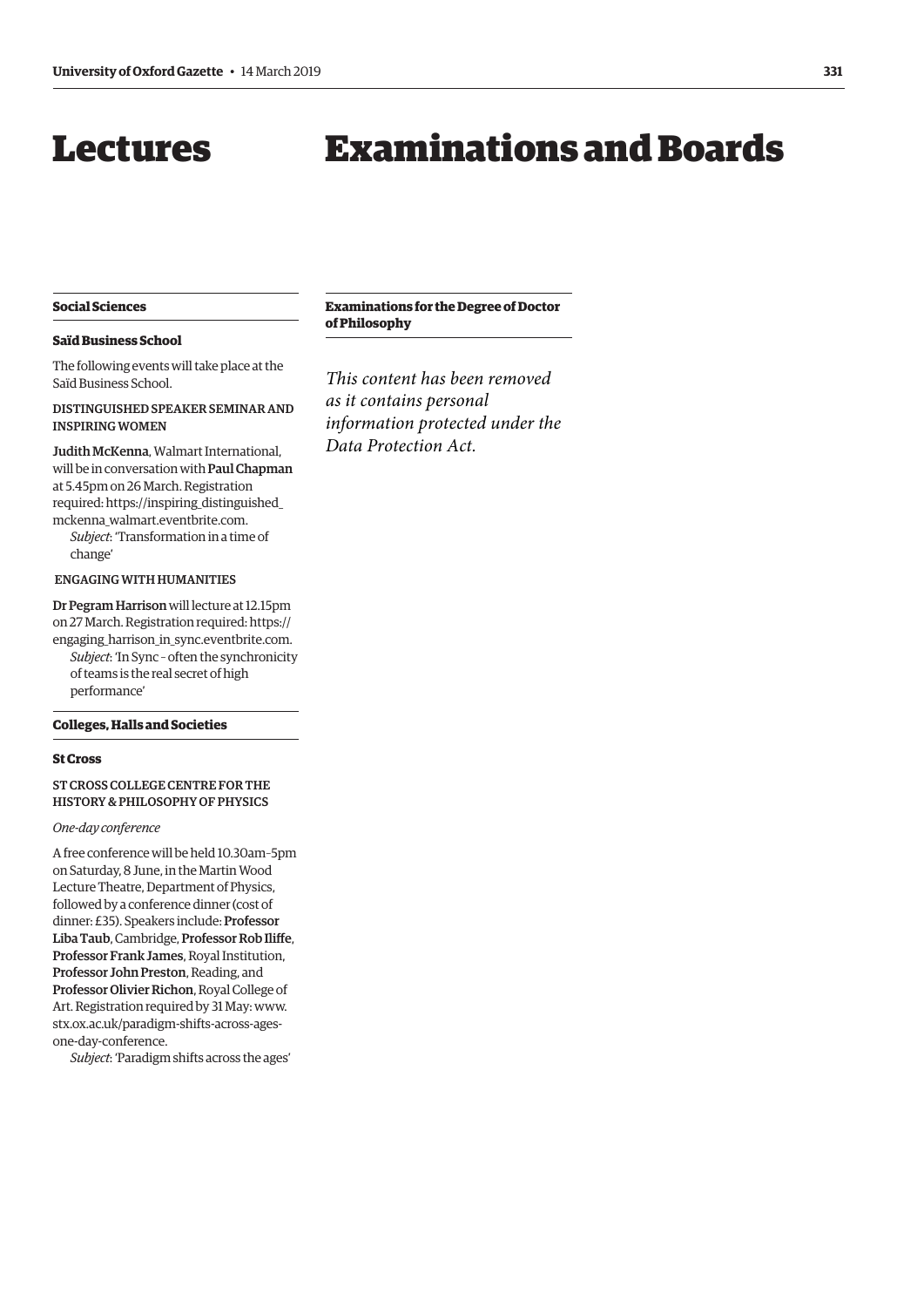<span id="page-3-0"></span>*This content has been removed as it contains personal information protected under the Data Protection Act.*

**Examinations for the Degree of Doctor of Engineering**

*This content has been removed as it contains personal information protected under the Data Protection Act.*

#### **Examinations for the Degree of Master of Letters**

*This content has been removed as it contains personal information protected under the Data Protection Act.*

#### **Changes to Examination Regulations**

For the complete text of each regulation listed below and a listing of all changes to regulations for this year to date, please see [https://gazette.web.ox.ac.uk/examination](https://gazette.web.ox.ac.uk/examination-regulations-0)regulations-0.

#### **Education Committee**

GENERAL REGULATIONS FOR MST GENERAL REGULATIONS FOR MSC BY **COURSEWORK** 

BPHIL OR MPHIL OF PHILOSOPHY introduction of time limits for resits

#### FIRST AND SECOND PUBLIC

**EXAMINATION** 

(a) introduction of time limit for resits (b) clarification of resit requirements

GENERAL REGULATIONS FOR PG CERT (CONTINUING EDUCATION)

GENERAL REGULATIONS FOR PG DIP (CONTINUING EDUCATION)

- GENERAL REGULATIONS FOR UG ADVANCED DIP (CONTINUING EDUCATION)
- GENERAL REGULATIONS FOR UG CERT (CONTINUING EDUCATION)
- GENERAL REGULATIONS FOR UG DIP (CONTINUING EDUCATION)

GENERAL REGULATIONS FOR

FOUNDATION CERTIFICATES (a) introduction of time limit for resits (b) clarification of resit opportunities

REGULATIONS FOR MATRICULATION OF STUDENT MEMBERS to permit students to postpone

matriculation until end of their third term rather than second

### REGULATIONS FOR THE CONDUCT OF

UNIVERSITY EXAMINATIONS: PART 3 (a) changes to deadline for submission of nominations for appointment of examiners

(b) changes to requirements of examiners appointed by supervisory bodies

#### REGULATIONS FOR THE CONDUCT OF

UNIVERSITY EXAMINATIONS: PART 6 changes to deadline for submission of nominations for appointment of examiners

#### **Medical Sciences Board**

#### SECOND BM

(a) to make consistent the terminology used in naming conventions of units of assessment data on SITS (b) to amend out-of-date terminology

FHS OF EXPERIMENTAL PSYCHOLOGY change to questions that FHS Part II Experimental Psychology candidates are

## permitted to answer in Paper 1

PRELIMS IN MEDICINE I PRELIMS IN MEDICINE II

changes to assessment arrangements

#### **Social Sciences Board**

#### RESEARCH DEGREES IN SOCIAL POLICY AND INTERVENTION, SOCIOLOGY AND INTERNATIONAL DEVELOPMENT introduction of integrated theses

#### FHS OF ECONOMICS AND MANAGEMENT FHS OF PHILOSOPHY, POLITICS AND **ECONOMICS**

(a) removal of requirement to take core Economics papers in first year (b) introduction of appropriate prerequisites for Economics options taken in second year

## Colleges, Halls and Societies

#### **Election of Proctors (2020–21)**

#### **Magdalen**

The college has elected as Proctor for the proctorial year 2020–21 Professor Simon Horobin, BA PhD Sheff, MA Oxf, Fellow of the college.

#### **St Anne's**

The college has elected as Proctor for the proctorial year 2020–21 Professor Freya Johnston, BA PhD Camb, MA Oxf, Fellow of the college.

#### **Election of Assessor (2020–21)**

#### **St Hilda's**

The college has elected as Assessor for the assessorial year 2020–21 Dr Helen Swift, MA MSt DPhil Oxf, Fellow of the college.

#### **Memorial Events**

#### **University College**

A memorial service will be held for George Law Cawkwell (25 October 1919–18 February 2019), MA Oxf, Fellow and Praelector 1949–87, Senior Tutor 1966–7 and 1970–4, Dean of Graduates 1967–71, Dean of Degrees 1975–81 and 1988–99, and Vice-Master 1980–5, at 2.30pm on Saturday, 30 March, in the college chapel. Please confirm attendance by emailing [julie.](mailto:julie.boyle@univ.ox.ac.uk) [boyle@univ.ox.ac.uk](mailto:julie.boyle@univ.ox.ac.uk).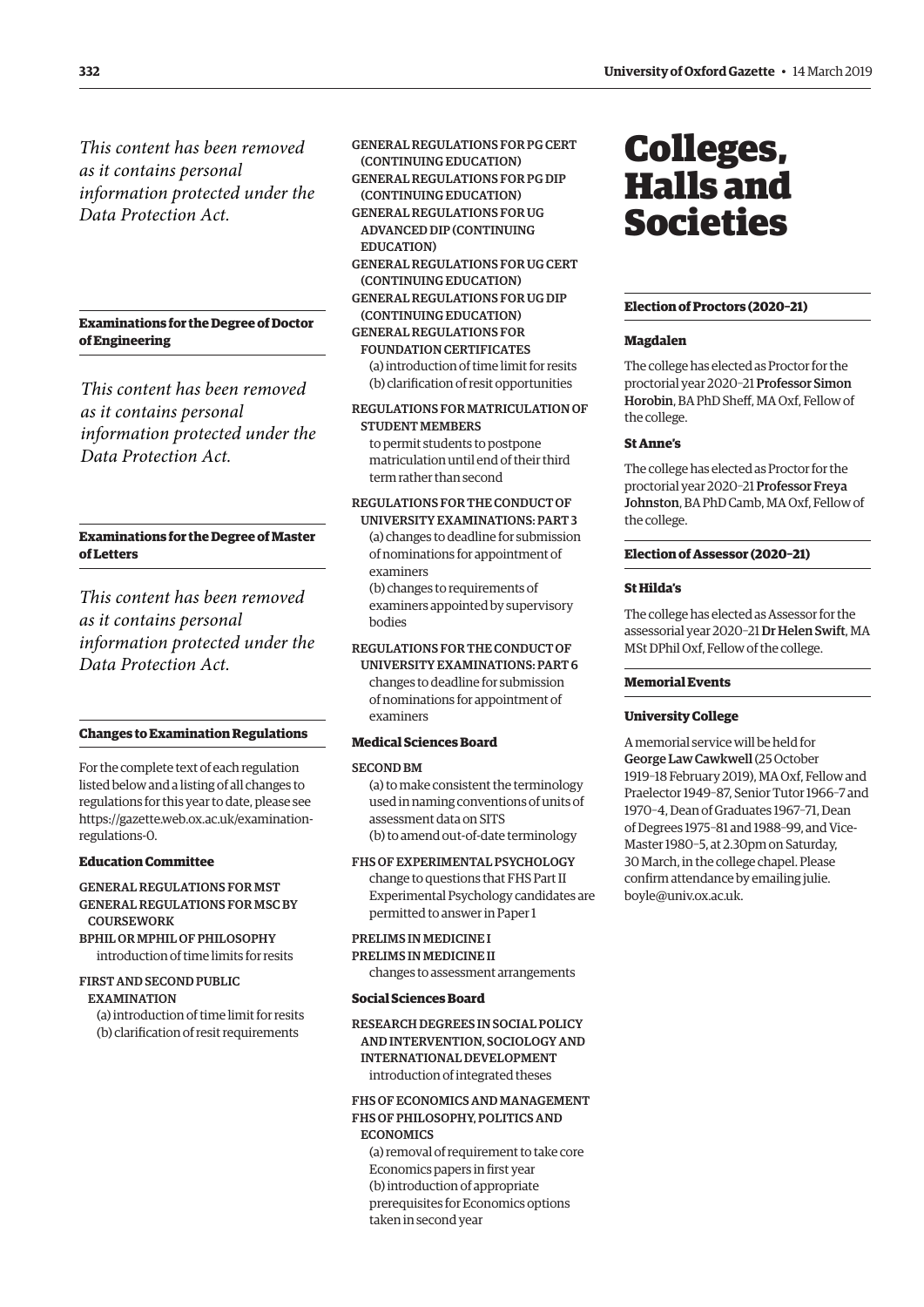## Advertisements

#### <span id="page-4-0"></span>**Obituaries**

#### **Merton**

- Mr John Purkiss, 8 December 2018; 1951. Aged 86.
- Mr David Rattenbury, 24 February 2019; Postmaster 1961. Aged 76.
- Mr Patrick Shuk Siu Yu, 12 January 2019; 1946. Aged 97.

#### **St Hilda's**

- Virginia Crowe (*née*Willis), 15 February 2019; 1959. Aged 77.
- Ramona Joy Morris (*née*Baulch), December 2018; Exhibitioner 1949. Aged 88.
- Jane Rowlandson, 20 November 2018; 1972. Aged 64.

#### **Worcester**

Anthony Edward Francis Lane,

29 January 2019; 1946. Aged 97. Adrian Daniel Lunn, 17 February 2019; Lecturer in Applied Mathematics 1978–85, Tutorial Fellow in Applied Mathematics 1985–2009, Emeritus Fellow 2009–19. Aged 76.

Benjamin Timothy Page, December 2018; 1981. Aged 55.

#### **Advertising enquiries**

*Email*: [gazette.ads@admin.ox.ac.uk](mailto:gazette.ads@admin.ox.ac.uk) *Telephone*: 01865 (2)80548 *Web*[: https://gazette.web.ox.ac.uk/classified](https://gazette.web.ox.ac.uk/classified-advertising-gazette)advertising-gazette

#### **Deadline**

Advertisements are to be received by **noon on Wednesday** of the week before publication (ie eight days before publication). Advertisements must be submitted online.

#### **Charges**

Commercial advertisers: £30 per insertion of up to 70 words, or £60 per insertion of 71–150 words.

Private advertisers: £20 per insertion of up to 70 words, or £40 per insertion of 71–150 words.

See our website for examples of whether an advertisement is considered commercial [or private: https://gazette.web.ox.ac.uk/](https://gazette.web.ox.ac.uk/classified-advertising-gazette) classified-advertising-gazette.

#### **Online submission and payment**

Advertisements must be submitted and paid for online, using a credit card or debit card, through a secure website. For details, [see https://gazette.web.ox.ac.uk/classified](https://gazette.web.ox.ac.uk/classified-advertising-gazette)advertising-gazette.

#### **Extracts from the terms and conditions of acceptance of advertisements**

*General*

1. Advertisements are accepted for publication at the discretion of the editor of the *Gazette*.

*Note*. When an advertisement is received online, an acknowledgement will be emailed automatically to the email address provided by the advertiser. The sending of this acknowledgement does not constitute an acceptance of the advertisement or an undertaking to publish the advertisement in the *Gazette*.

2. The right of the *Gazette* to edit an advertisement, in particular to abridge when necessary, is reserved.

3. Advertisements must be accompanied by the correct payment, and must be received by the deadline stated above. *No refund can be made for cancellation after the acceptance of advertisements*.

4. Once an advertisement has been submitted for publication, no change to the text can be accepted.

5. Voucher copies or cuttings cannot be supplied.

#### *Charges*

6. Two separate charging arrangements will apply, for commercial and private advertisers. The rates applicable at any time will be published regularly in the *Gazette*, and may be obtained upon enquiry. The rates, and guidance on applicability of each rate, are also available online.

The editor's decision regarding applicability of these rates to an individual advertiser will be final.

#### *Disclaimer*

**7. The University of Oxford and Oxford University Press accept no responsibility for the content of any advertisement published in the** *Gazette***. Readers should note that the inclusion of any advertisement in no way implies approval or recommendation of either the terms of any offer contained in it or of the advertiser by the University of Oxford or Oxford University Press.**

#### *Advertisers' Warranty and Indemnity*

**13. The advertiser warrants:**

**(i) Not to discriminate against any respondents to an advertisement published in the** *Gazette* **on the basis of their gender, sexual orientation, marital or civil partner status, gender reassignment, race, religion or belief, colour, nationality, ethnic or national origin, disability or age, or pregnancy.**

(ii) That the advertisement does not contravene any current legislation, rules, regulations or applicable codes of practice.

(iii) That it is not in any way illegal or defamatory or a breach of copyright or an infringement of any other person's intellectual property or other rights.

*You are advised to view our full Terms and Conditions of acceptance of advertisements. Submission of an advertisement implies acceptance of our terms and conditions, which may be found at https://gazette.web.ox.ac. [uk/classified-advertising-gazette](https://gazette.web.ox.ac.uk/classified-advertising-gazette), and may also be obtained on application to Gazette Advertisements, Public Affairs Directorate, University Offices, Wellington Square, Oxford OX1 2JD.*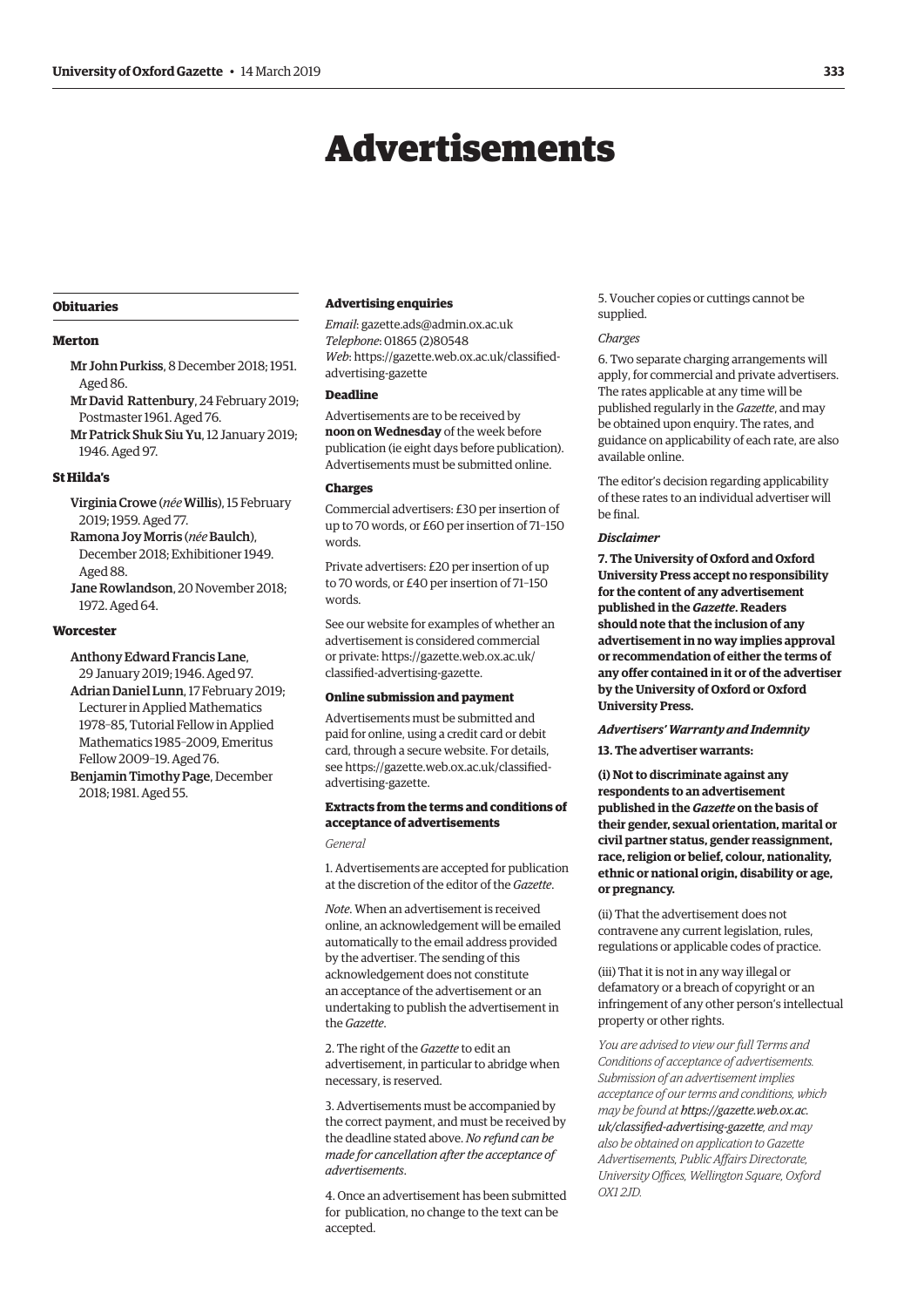#### **Miscellaneous**

#### *Gazette* **publication arrangements**

**Advertisers are asked to note** that the final *Gazette* of Hilary term will be published on 21 March; please be aware, however, that the 21 March issue will be limited to University business only, so will not contain classified advertisements. Publication for Trinity term will begin on 25 April. PLEASE NOTE: the deadline for this issue will be noon, 10 April, which is earlier than usual due to Easter.

**Join the Oxford Bach Choir**: On 8 Jun the choir is celebrating the 350th birthday of the Sheldonian Theatre by performing Handel's oratorio *Athalia*. Would you like to sing with us? Why not sit in on a rehearsal – 18 or 25 Mar – and decide if you would like to audition? Or come and sing at the open rehearsal on 29 Apr. Further informati[on: www.oxfordbachchoir.](www.oxfordbachchoir.org/join-us) org/join-us. Contact: [membership@](mailto:membership@oxfordbachchoir.org) [oxfordbachchoir.org.](mailto:membership@oxfordbachchoir.org)

**The Anchor pub, dining rooms and terrace** – close to Jericho. We serve simple, honest, fresh food with daily changing seasonal specials, an extensive wine list and great beer. Our 2 private dining rooms can seat 14 and 16 and are available for meetings or dinner parties. We are open 9am–11pm Mon–Fri and 8am–11pm Sat and Sun. 2 Hayfield Rd, Oxford OX2 6TT. Tel: 01865 510282. Web: [www.theanchoroxford.](http://www.theanchoroxford.com) [com.](http://www.theanchoroxford.com)

**Stone Pine Design** card publisher specialising in wood engraving, linocuts and Oxfordshire. Beautifully produced, carefully selected designs by internationally renowned artists. Web: [www.stonepinedesign.co.uk](http://www.stonepinedesign.co.uk).

**St Giles' Parish Rooms for hire**. Ideally located close to the city centre at 10 Woodstock Rd OX2 6HT. There is a main hall and a meeting room that can be hired together or separately, and full kitchen facilities. For enquiries regarding availability and to arrange a site visit, contact Meg Peacock, Benefice Manager: 07776 588712 or [sgsm.benefice.](mailto:sgsm.benefice.manager@gmail.com) [manager@gmail.com.](mailto:sgsm.benefice.manager@gmail.com)

**Mughal Indian cuisine** at Shezan: 1st floor, 135 High St, Oxford. From our kitchen to your table, we bring you fresh herbs, spices, roots, fragrances and the Mughal tradition of passion for good food. Serving as dining rooms since 1915. Open daily noon–3pm and 5.30pm–11pm. Tel: 01865 251600. Website: [www.shezanoxford.co.uk](http://www.shezanoxford.co.uk).

**Church hall for hire**: looking for a city centre location to hold meetings, classes or other community events? St Columba's United Reformed Church, a registered charity located in Alfred St, has an inclusive and caring mission reaching out to all. We depend to a large extent on income from hiring the church hall to community groups. We welcome enquiries from potential hirers. [More information: www.saintcolumbas.](www.saintcolumbas.org/building-hire/book-now) org/building-hire/book-now. Email: [facilitiesmanager@saintcolumbas.org.](mailto:facilitiesmanager@saintcolumbas.org)

#### **Research participants sought**

**We are looking for volunteers** low in mood and activity to test 2 interventions which may be helpful for these symptoms. You would participate in a 4-week programme that would ask you to track your general daily activities, mood and physical activity. You will be compensated for your time. For more information, please contact Tereza Miketa [\(tereza.miketa@psych.ox.ac.uk\)](mailto:(tereza.miketa@psych.ox.ac.uk) in the Department of Psychiatry.

#### **Groups and societies**

**The Oxford University Newcomers' Club**  at the University Club, 11 Mansfield Rd, OX1 3SZ, welcomes the wives, husbands or partners of visiting scholars, of graduate students and of newly appointed academic and administrative members of the University. We offer help, advice, information and the opportunity to meet others socially. Informal coffee mornings are held in the club every Wednesday 10.30am–noon (excluding the Christmas vacation). Newcomers with children (aged 0–4) meet every Fri in term 10.15am–11.45am. We have a large programme of events including tours of colleges, museums and other places of interest. Other term-time activities include a book group, informal conversation group, garden group, antiques group, an opportunity to explore Oxfordshire and an Opportunities in Oxford group. Visit our website: [www.newcomers.ox.ac.uk](http://www.newcomers.ox.ac.uk).

**Oxford Research Staff Society** (OxRSS) is run by and for Oxford research staff. It provides researchers with social and professional networking opportunities, and a voice in University decisions that affect them. Membership is free and automatic for all research staff employed by the University of Oxford. For more information and to keep up to date, see: web: [www.oxrss.ox.ac.uk;](http://www.oxrss.ox.ac.uk) Facebook: [http://fb.me/oxrss; T](http://fb.me/oxrss)witter: [@ResStaffOxford](https://twitter.com/resstaffoxford); mailing list: [researchstaff](mailto:researchstaff-subscribe@maillist.ox.ac.uk)[subscribe@maillist.ox.ac.uk](mailto:researchstaff-subscribe@maillist.ox.ac.uk).

#### **Restoration and Conservation of Antique Furniture**

**John Hulme** undertakes all aspects of restoration. 30 years' experience. Collection and delivery. For free advice, telephone or write to the Workshop, 11A High St, Chipping Norton, Oxon, OX7 5AD. Tel: 01608 641692.

#### **Sell your unwanted books**

**Sell your unwanted books** at competitive prices. If you need extra space or are clearing college rooms, a home or an office, we would be keen to quote for books and CDs. Rare items and collections of 75 or more wanted if in VG condition; academic and non-academic subjects. We can view and collect. Contact Graham Nelson at History Bookshop Ltd on 01451 821660 or [sales@historybookshop.com](mailto:sales@historybookshop.com).

#### **Antiques bought and sold**

**Wanted and for sale** – quality antiques such as furniture, fire guards, grates and related items, silver, pictures, china and objets d'art. Please contact Greenway Antiques of Witney, 90 Corn Street, Witney OX28 6BU on 01993 705026 or 07831 585014 or email [jean\\_greenway@hotmail.com](mailto:jean_greenway@hotmail.com).

#### **Services Offered**

**Ever thought of writing a book?** Or maybe you've made a start but it just... doesn't flow? I am an experienced ghostwriter and book doctor with nearly 40 ghostwritten titles to my credit, as well as a few of my own. Experienced in fiction, religious, biographical and technical writing. Drop me a line to see what I might be able to do for you. Email [oxfordghostwriter@](mailto:oxfordghostwriter@outlook.com) [outlook.com](mailto:oxfordghostwriter@outlook.com) or visit [www.oxfordghostwriter.](http://www.oxfordghostwriter.com) [com](http://www.oxfordghostwriter.com).

**Big or small, we ship it all**. Plus free pick up anywhere in Oxford. Also full printing services available (both online and serviced), 24-hour photocopying, private mailing addresses, fax bureau, mailing services and much more. Contact or visit Mail Boxes Etc, 266 Banbury Rd, Oxford. Tel: 01865 514655. Fax: 01865 514656. Email: [staff@mbesummertown.co.uk](mailto:staff@mbesummertown.co.uk). Also at 94 London Rd, Oxford. Tel: 01865 741729. Fax: 01865 742431. Email: [staff@](mailto:staff@mbeheadington.co.uk) [mbeheadington.co.uk.](mailto:staff@mbeheadington.co.uk)

**Airport transfer/chauffeur service**. If you are looking for a reliable and experienced transfer service I would be happy to discuss your needs. Last year I handled 328 airport transfers successfully and I have over 20 years' experience. Account customers welcome and all major credit cards accepted. Comfortable and reliable Heathrow service. Contact Tim Middleton. Tel: 07751 808763 or email: [timothy.middleton2@btopenworld.com](mailto:timothy.middleton2@btopenworld.com).

**Independent Pensions and Financial Advice**. Austin Chapel Independent Financial Advisers LLP provide bespoke pensions and financial advice to staff working for the University of Oxford. We provide Annual Allowance and Lifetime Allowance pension tax mitigation advice and calculations. In addition, we can provide projections of future pension benefits to ensure your retirement plans are on course to meet your retirement income requirements. We also offer an independent investment review service to help ensure that your investment portfolio still meets your current attitude to risk and is tax efficient. The initial meeting can be held at your workplace, home or our central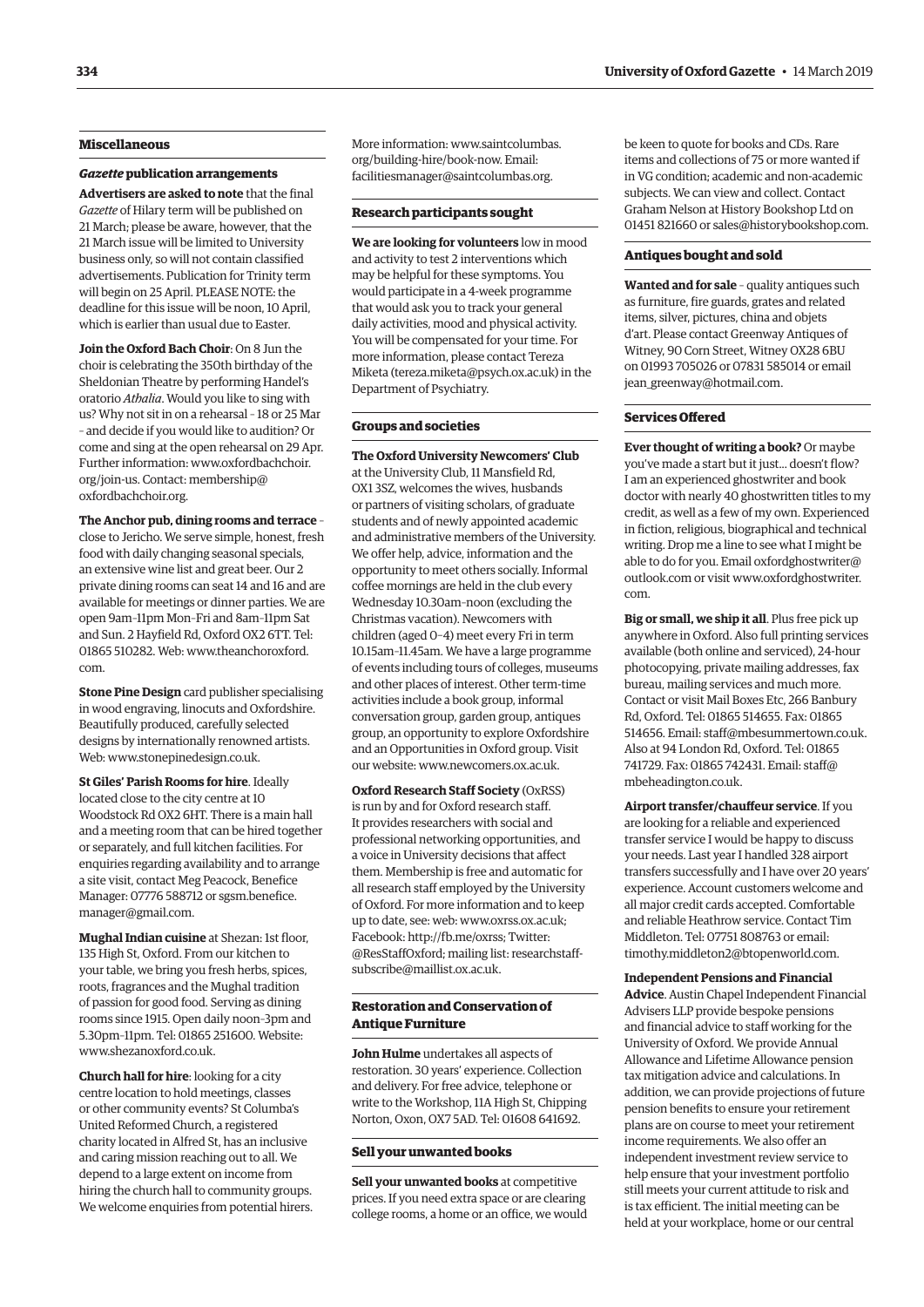Oxford offices. There is no cost for the initial meeting. For more information contact Gary O'Neill on 01865 304094 or email [gary.oneill@](mailto:gary.oneill@austinchapel.co.uk) [austinchapel.co.uk.](mailto:gary.oneill@austinchapel.co.uk)

**Hope Services** is a family-run typesetting company established more than 35 years ago. Based in the heart of Oxfordshire, we specialise in the styling and production of published material. We regularly work on all types of publications including early learning teaching titles; single-author, first-time novels and novellas; academic law books and journals; and social, financial and technical reports. We would be happy to discuss and develop your ideas, and provide you with an individual quote. Please feel free to contact us at Hope Services (Abingdon) Ltd. Tel: 01235 530439. Web: [www.hopeservices.co.uk](http://www.hopeservices.co.uk). Email: [mark.harvey@hopeservices.co.uk](mailto:mark.harvey@hopeservices.co.uk).

#### **Houses to Let**

**4-bedroom house off Iffley Rd** near the University sports ground. Available from early Jul to beginning of Sept 2019. Large kitchen and dining room, sitting room and study. 2 double beds and 3 single beds, plus double sofa bed in study for visitors. 2 bathrooms. Large sunny garden with fruit trees and lawn. Off-street parking. Convenient for city centre, local shops, river, local and London transport. £550 pw. Email: [jim.hall@eci.ox.ac.uk](mailto:jim.hall@eci.ox.ac.uk).

**Spacious, beautifully appointed**, 3-doublebedroom home located on Evenlode Park, north Abingdon. This wonderful detached house comes with a conservatory, garage and double driveway. It is close to Abingdon (a bustling market town on the Thames with a wide variety of shops, pubs and restaurants) and a short commute to Oxford (6 miles to the north) by bus or car. Available unfurnished/ part furnished from 20 Apr. £1,300 pm. Email: [laura@positivepropertymanagement.co.uk](mailto:laura@positivepropertymanagement.co.uk).

#### **Accommodation Offered**

**scottfraser** – market leaders for quality Oxfordshire property. Selling, letting, buying, renting, investing – we are here to help. Visit [www.scottfraser.co.uk](http://www.scottfraser.co.uk) for more information or call: Headington sales: 01865 759500; Summertown sales: 01865 553900; East Oxford sales: 01865 244666; Witney sales: 01993 705507; Headington lettings: 01865 761111; Summertown lettings: 01865 554577; East Oxford and student lettings: 01865 244666; Witney lettings: 01993 777909.

**Jericho: single basement room** with shower room and kitchen corner. Independent entrance from garden, fully furnished. Ideal for a young professional or mature student. £650 pcm, all bills included. Tel: 07773 748719.

**Grandpont, south Oxford**, OX1, single room in academic household with own newly fitted kitchen and bathroom; separate access; Wi-Fi;

10–15 mins' walk from city centre, train station and London bus. Suit visiting academics. Nonsmoking only please. Available from 6 Jun. £160 pw inclusive of all utility bills and council tax. Tel: 07803 083572. Email: [olivia.henley@](mailto:olivia.henley@spc.ox.ac.uk) [spc.ox.ac.uk.](mailto:olivia.henley@spc.ox.ac.uk)

**Our secluded garden studio** is a clean, tidy, furnished room with double bed, desk and fast Wi-Fi. Self-contained timber building with own entrance. Private bathroom, kitchenette and garden terrace. Quiet residential street in Cutteslowe, 10 mins to central Oxford. £250 pw including bills. Viewings welcome. Contact David: 07984 496326 or [dg381@](mailto:dg381@yahoo.com) [yahoo.com](mailto:dg381@yahoo.com).

#### **Self-catering Apartments**

**Visiting Oxford?** Studio, 1-, 2- and 3-bed properties conveniently located for various colleges and University departments. Available from 1 week to several months. Apartments are serviced, with linen provided and all bills included. Details, location maps and photos can be found on our website at [www.](http://www.shortletspace.co.uk) [shortletspace.co.uk](http://www.shortletspace.co.uk). Contact us by email on [stay@shortletspace.co.uk](mailto:stay@shortletspace.co.uk) or call us on 01993 811711.

**Shortlet studios** for singles or couples needing clean, quiet self-catering accommodation for weeks or months. Handy for High St (town, colleges), Cowley Rd (shops, restaurants), University sportsground (gym, pool), Oxford Brookes campuses, buses (London, airports, hospitals). Modern, selfcontained, fully furnished including cooking and laundry facilities, en-suite bathroom, Wi-Fi broadband, TV/DVD/CD, central heating, cleaning and fresh linen weekly. Off-road parking for cars and bikes. Taxes and all bills included. Enquiries: [stay@oxfordbythemonth.](mailto:stay@oxfordbythemonth.com) [com.](mailto:stay@oxfordbythemonth.com)

**Looking for 5-star serviced accommodation** right in the heart of the city? Swailes Suites offer city centre, award-winning maisonettes and apartments providing that 'home from home' feel that will help you get the most out of your stay. The Swailes Suites 'easy in, easy out' flexible booking arrangements, from 3 days to 6 months, together with good transport links make arrival and departure hassle-free. Check out our website at [www.](http://www.swailessuites.co.uk) [swailessuites.co.uk](http://www.swailessuites.co.uk), contact Debbie on 01865 318547 or email [debbie@nops.co.uk](mailto:debbie@nops.co.uk). Office established more than 25 years in 47 Walton Street, Jericho, OX2 6AD.

**Affordable serviced accommodation** from £70 a night. Luxury apartments and houses within a short walk to the centre of Oxford suitable for singles, couples, families, professionals. Bills, taxes, internet, linen, housekeeping, self-check-in, cooking facilities, TV, heating, private parking (at some locations), private bathroom included. Stays from 2 days upwards with discounts

for long-term bookings. Over 40 years of property letting experience. Enquiries: [info@](mailto:info@sleepandstayoxford.com) [sleepandstayoxford.com](mailto:info@sleepandstayoxford.com).

#### **Holiday Lets**

**Cornwall cottage and restored chapel** in quiet hamlet on South West Coast Path within 100m of the sea and minutes from Caerhays and Heligan. Each property sleeps 6. Comfortably furnished, c/h, wood burner and broadband. Ideal for reading, writing, painting, walking, bathing, bird watching. Beautiful beach perfect for bucket and spade family holidays. Short winter breaks available from £250. Tel: 01865 558503 or 07917 864113. Email: [gabriel.amherst@btconnect.com](mailto:gabriel.amherst@btconnect.com). See: [www.cornwallcornwall.com.](http://www.cornwallcornwall.com)

**Choose from over 11,000 holiday villas** and apartments in Spain with Clickstay. We make it easy for you to make the perfect choice with our verified renter reviews and a dedicated customer services team. You can choose from modern apartments in Mallorca to whitewashed traditional fincas in Tenerife from just £73 pw! Many of our rental properties have private pools, sea views and [large gardens with BBQ facilities. See: www.](www.clickstay.com/spain) clickstay.com/spain.

**Lovely house to rent in Ste-Suzanne**, Pays de Loire. Village classified as 'one of the most beautiful in France'. Ideally positioned, unspoiled countryside, next to the best boulangerie in area! Village has open-air swimming pool in summer. Sleeps up to 10 people. Prices vary depending on number of occupants and time of year. £350–£600. Contact: [penboreham@ntlworld.com](mailto:penboreham@ntlworld.com), 01865 424749 or <http://ste-suzanne.sitey.me>.

**Southern Tuscany**, renovated farmhouse with 11m pool, loggia with fine hillside views, large garden, olive grove; outskirts of small village with restaurants, bars, bakery, supermarket. Pisa airport 1.5–2 hours, freshwater lake 30 mins, public beaches and Maremma Natural Park 40 to 50 mins, Siena 50 mins, Rome 2 hours. Sleeps 8/9 (4 bedrooms, 3 bathrooms). Available 13 Jul to 17 Aug. £950 pw. Photographs on request. Email: [olivia.henley@spc.ox.ac.uk.](mailto:olivia.henley@spc.ox.ac.uk) Tel: 07803 083572.

#### **Property for Sale**

**Mosaics, Oxford** – an exciting new development and demonstrator NHS Healthy New Town – within easy reach of the city and Headington via networks of cycle routes and public transport. Stylish and architecturally elegant properties: from 1-bedroom modern apartments to spacious detached family houses. Show apartment and home open daily 10am–5.30pm. Help to Buy available. Contact Savills: 01865 269010. For more information see:<http://mosaicsoxford.co.uk>.